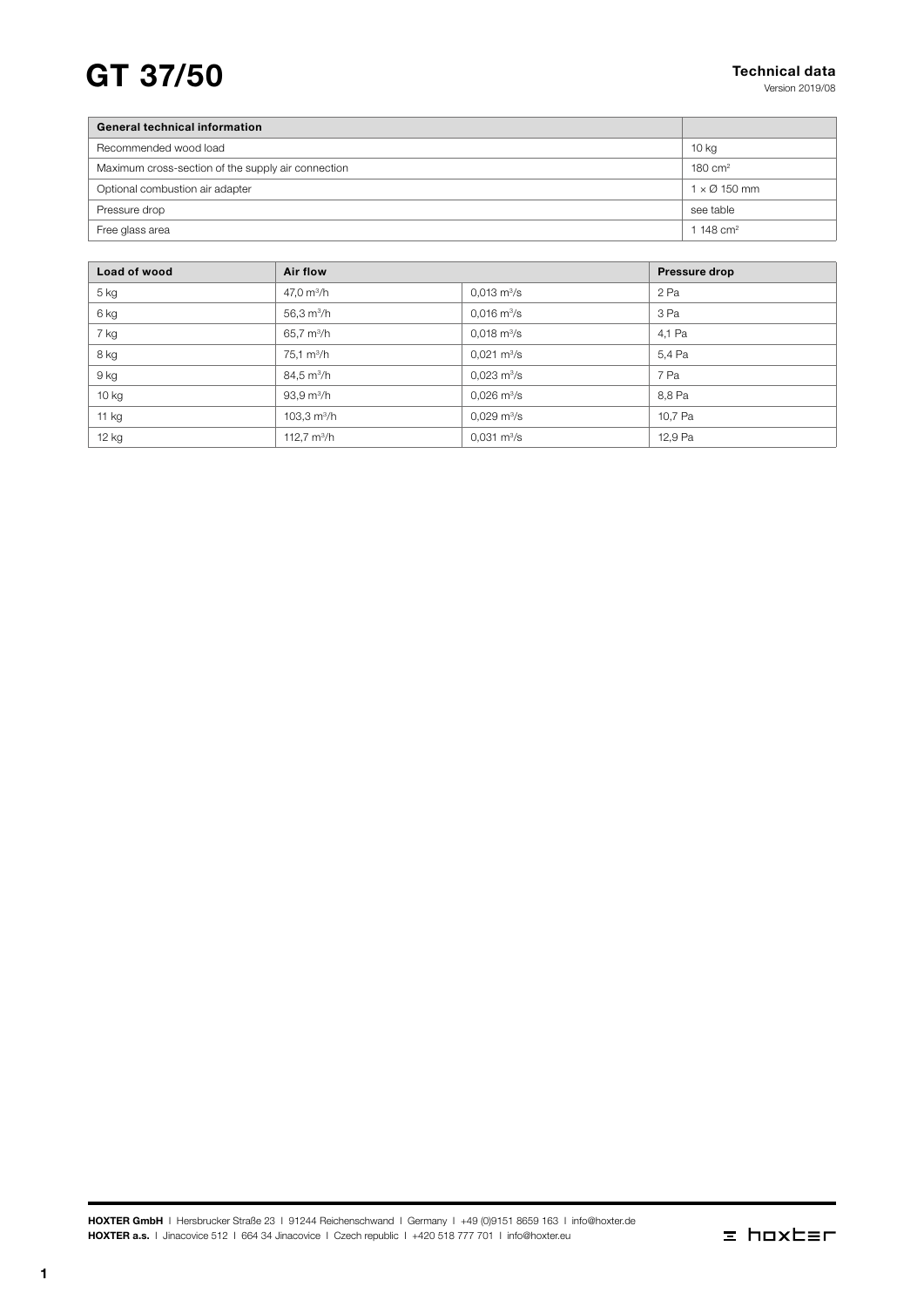### GT 37/50

GT 37/50

Technical data Version 2019/08





HOXTER GmbH | Hersbrucker Straße 23 | 91244 Reichenschwand | Germany | +49 (0)9151 8659 163 | info@hoxter.de HOXTER a.s. I Jinacovice 512 I 664 34 Jinacovice I Czech republic I +420 518 777 701 I info@hoxter.eu

### $\equiv$  hoxter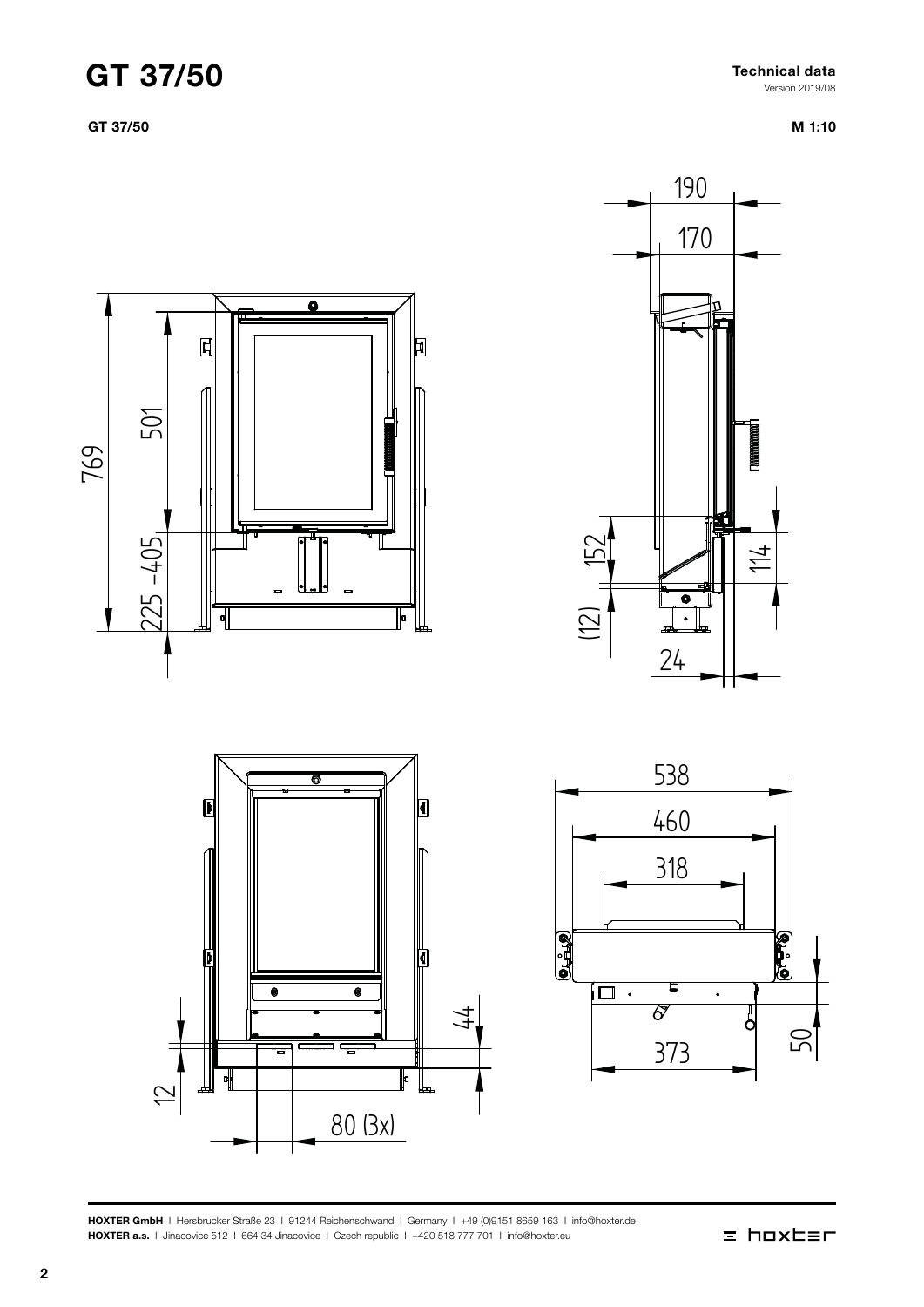

Version 2019/08

air connection 1 x Ø 150 mm

M 1:10







HOXTER GmbH | Hersbrucker Straße 23 | 91244 Reichenschwand | Germany | +49 (0)9151 8659 163 | info@hoxter.de HOXTER a.s. I Jinacovice 512 I 664 34 Jinacovice I Czech republic I +420 518 777 701 I info@hoxter.eu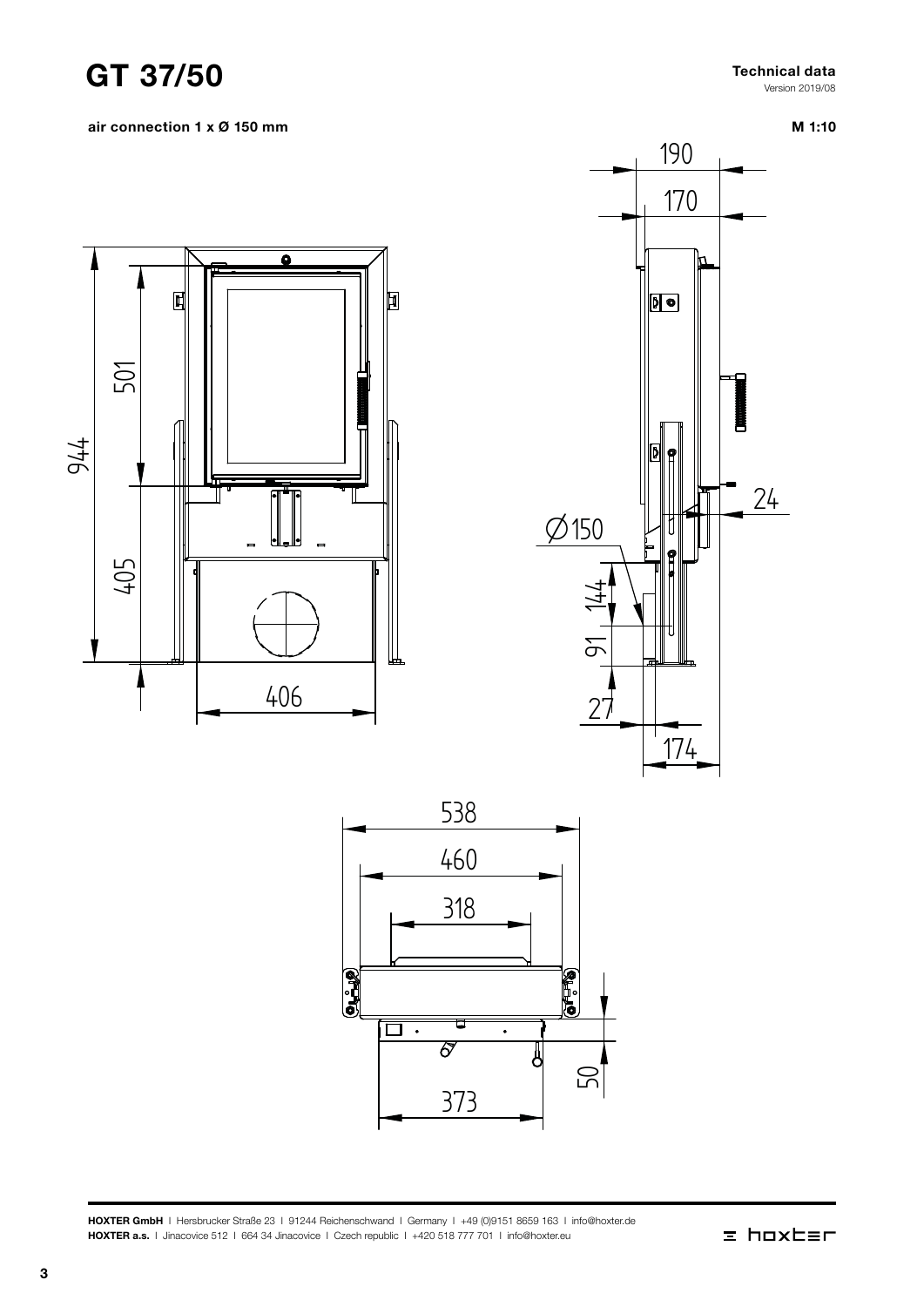### GT 37/50

cover frame 37/50 4sides 50 mm 1 x 90°

Technical data Version 2019/08

M 1:10







HOXTER GmbH | Hersbrucker Straße 23 | 91244 Reichenschwand | Germany | +49 (0)9151 8659 163 | info@hoxter.de HOXTER a.s. I Jinacovice 512 | 664 34 Jinacovice | Czech republic | +420 518 777 701 | info@hoxter.eu